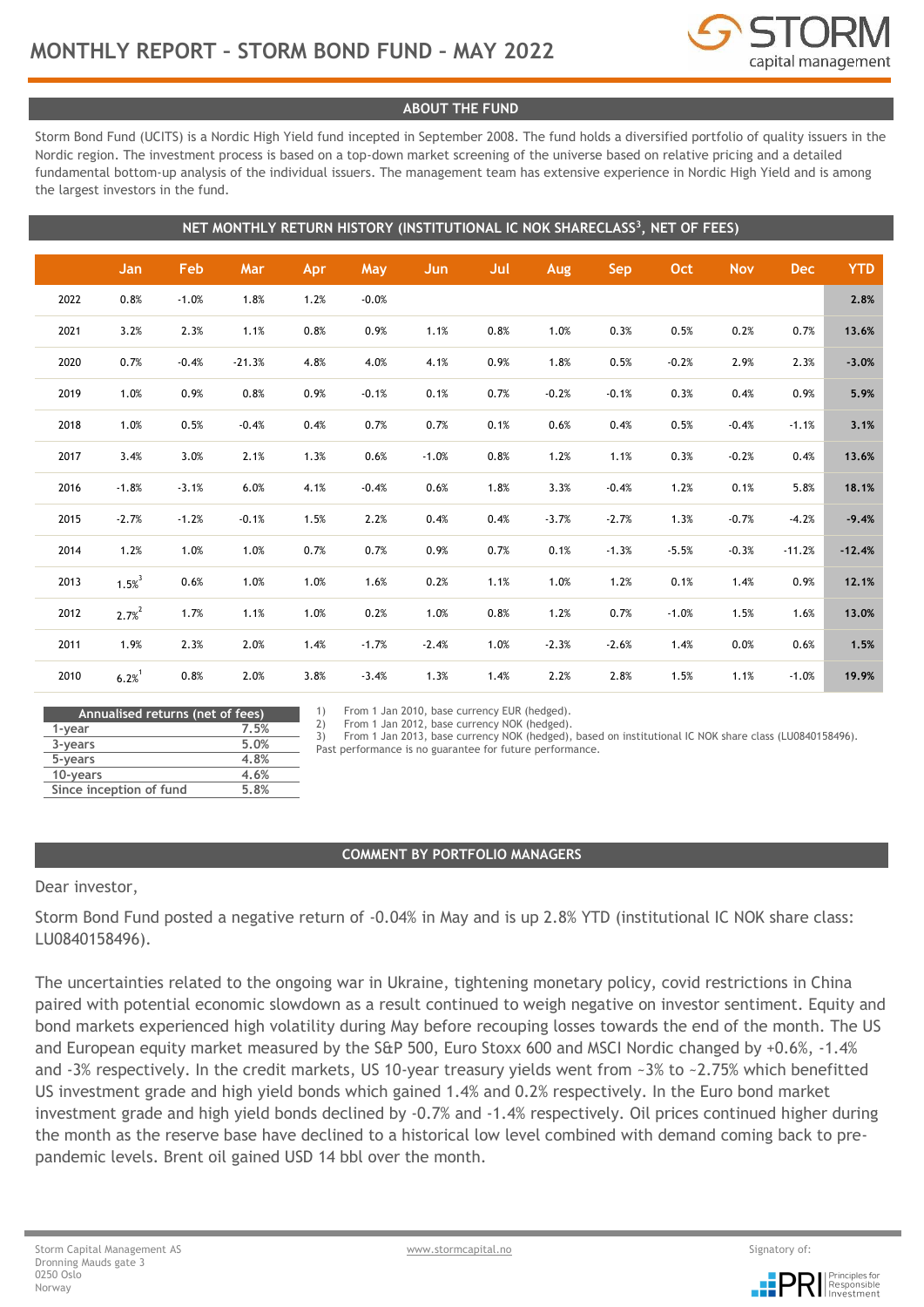

The Nordic high yield market posted negative returns during May and the fund's performance was impacted by the adverse market conditions which resulted in credit spreads widening across our holdings. This was to some extend mitigated by solid performance from our exposure in energy services and our holding in Frontmatec. With energy security moving higher on the agenda, we see the potential for further increase in energy activity which in its turn will boost earnings visibility for our low levered and cash generative energy service exposure and hence see further spread tightening potential going forward.

Frontmatec announced that the KKR owned company Bettcher Industries had agreed to acquire the business from its current owner Axcel. The acquisition will trigger the company and its new owner to call the 1st lien bonds at 104% (or alternatively 102.5% from October 10th). Frontmatec is one of the leading providers of advanced food processing equipment globally. The deal is expected to close during Q3. The bonds were trading in the low 90s prior to the announcement. We continue to hold the bonds until the market better reflects the low deal risk (hell & high acquisition agreement) and the KKR counterparty risk.

During the month we participated in the bond issue of Pandion Energy. The company is a Norwegian oil and gas company with successful track-record in the Nordic bond market. The bond issue carries a coupon of 9.75% and matures in 2026. The company holds high quality producing assets in the North Sea. The credit benefits from a strong cash flow profile paired with a low levered balance sheet. Leverage is expected to peak this year at 1.5x before coming materially down thereafter. Even at oil prices below USD 50bbl in 2023 leverage is expected to be ~0.5x. From an ESG perspective the company scores well with low emission intensity. Furthermore, we have reduced and exited our position in Greenbit and the Swedish debt collector Sergel AB in connection with their respective refinancings.

The Nordic high yield market with its lower modified duration and higher credit spreads stands out as a differentiator in the fixed income universe. The yield in the fund is currently 7.4% - above pre-pandemic levels and the historical average. The modified duration remains low at 0.8 years which makes the fund less sensitive to changes in interest rate expectations. We continue to target well capitalized and renown Nordic companies with solid cash flow prospects and sustainable capital structures. This in combination with having access to liquidity through a prudent cash position of ~5-10% and a further ~5% in high grade bonds is enabling us to manage through volatility and act on attractive investment opportunities. The fund has still no direct exposure to Russia or Ukraine.





**REAL GDP (ANNUAL % CHANGE)**

Source: Bloomberg, Storm Capital Management as of 31/05/2022. Storm Bond Fund: Includes cash and spreads<br>on individual bonds capped at 30%. European HY (Bloomberg Barclays Pan-European High Yield TR Index,<br>Bloomberg ticker

Source: IMF World Economic Outlook, April 2021.

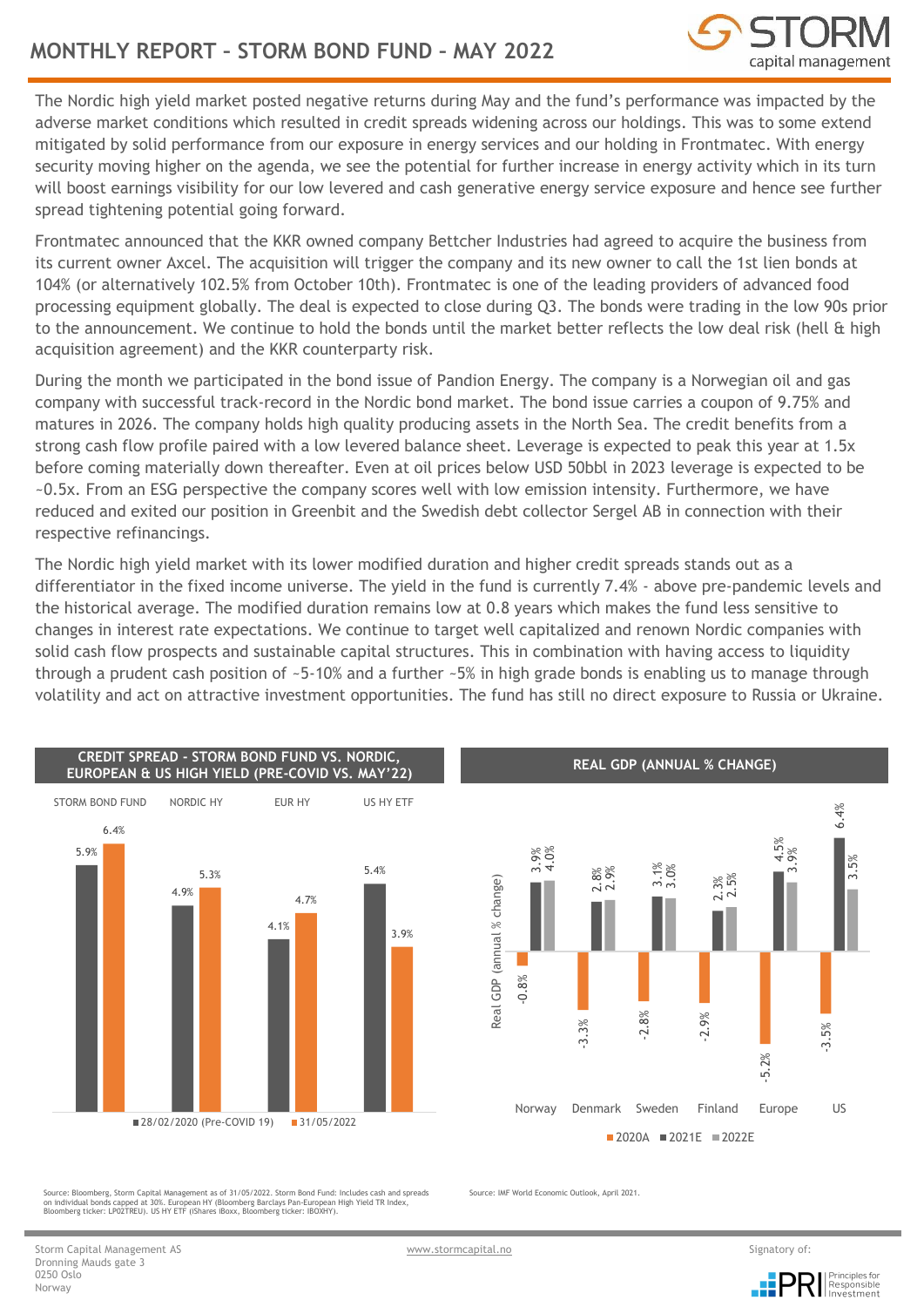# **MONTHLY REPORT – STORM BOND FUND – MAY 2022**





\* individual bonds capped at 30% in calculation.



## **CONTRIBUTION ANALYSIS (top 5 / bottom 5) MATURITY PROFILE**



Floating 75% Fixed 25%



#### Storm Capital Management AS and the storm of: the storm capital model of the storm capital model of the Signatory of: Dronning Mauds gate 3 0250 Oslo Norway

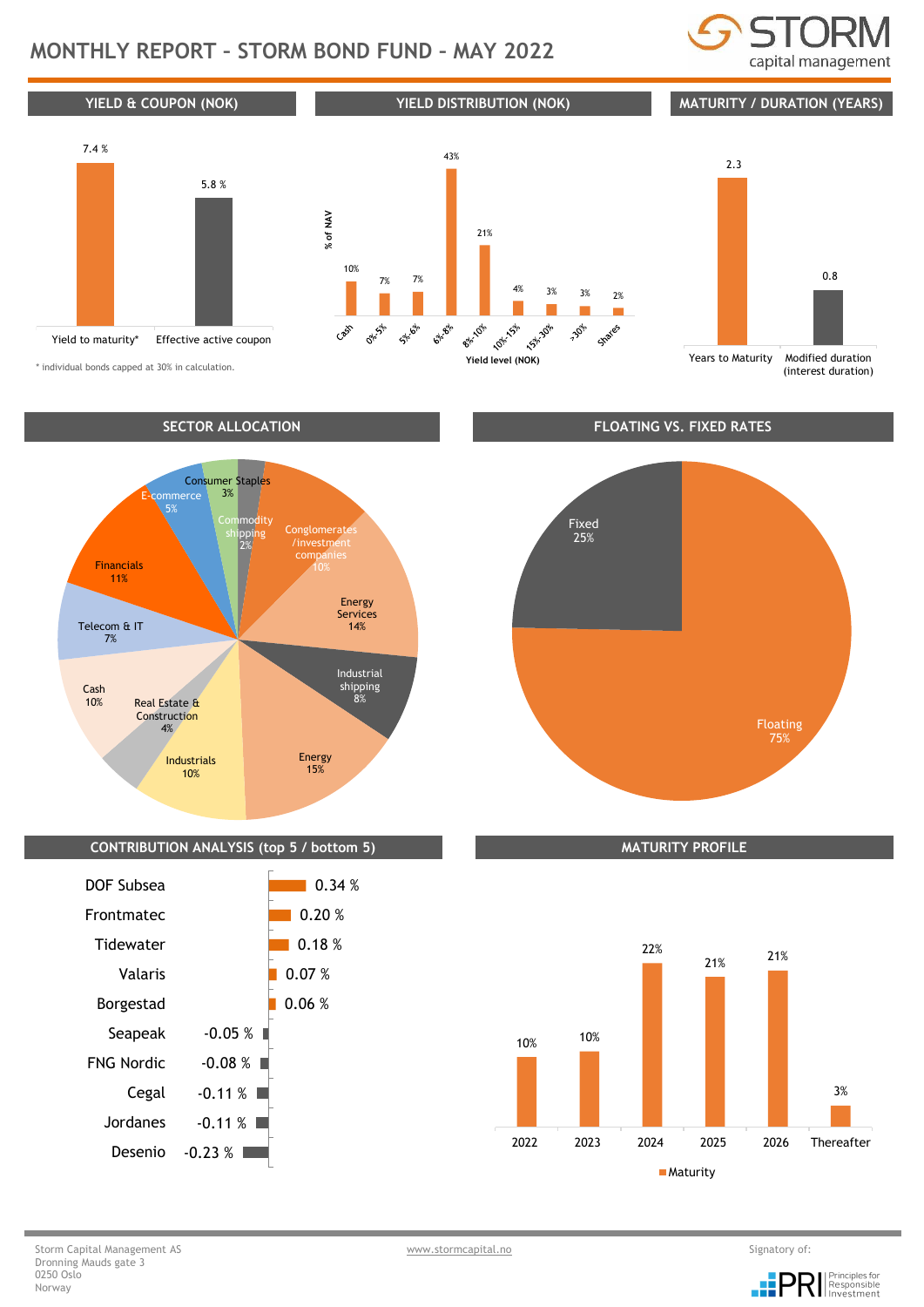

**US** 

**HY** 

 $-8.5%$ 

 $-8.4%$ 

 $-8.6%$ 

 $-2.0%$ 

10.0%

 $n<sub>m</sub>$ 

Asian H'

 $-16.2%$ 

 $-19.4%$ 

 $-31.0%$ 

 $-8.8%$ 

12.9%

n m

European

 $-8.1%$ 

 $-6.8%$ 

 $-6.2%$ 

 $1.6%$ 

## **TOTAL RETURN – STORM BOND FUND VS. US, EUROPEAN & ASIAN HIGH YIELD (LAST 4 YEARS)**



|   | Vol. (std dev.) | 4.4% | 9.3% |
|---|-----------------|------|------|
| V | Sharpe          | 1.1x | 0.2x |

Storm

2.8%

 $3.6%$ 

7.5%

 $4.8%$ 

**erformance** 

**YTD** 

6-months

4-years (ann.)

Risk - 4 years (ann.)

1-year

Source: Bloomberg as of 31/05/2022.

Storm Bond Fund IC NOK (ISIN: LU0840158496).

European HY ETF (hedged to NOK) (iShares European HY ETF, Bloomberg ticker: HIGHEUR EU equity).

US HY ETF (hedged to NOK) (iShares iBoxx ETF, Bloomberg ticker: IBOXHY).

Asia HY ETF (hedged to NOK) (iShares USD Asia High Yield Bond ETF, Bloomberg ticker: AHYG SP Equity).

## **PRICES FOR DIFFERENT SHARE CLASSES OTHER INFORMATION**

| <b>SHARE CLASSES</b>              | <b>ISIN</b>  | <b>PRICE</b> |
|-----------------------------------|--------------|--------------|
| <b>ACCUMULATION SHARE CLASSES</b> |              |              |
| Institutional NOK (ICN)           | LU1382364716 | 148.42       |
| Institutional NOK                 | LU0840158496 | 147.68       |
| Institutional USD                 | LU0840159387 | 132.96       |
| Institutional EUR                 | LU0840158900 | 119.88       |
| Institutional SEK                 | LU0840159544 | 127.67       |
| Institutional CHF                 | LU1076701652 | 112.53       |
| <b>Institutional GBP</b>          | LU0840159973 | $100.00*$    |
| Retail NOK (RCN)                  | LU1382364633 | 155.01       |
| Retail NOK                        | LU0740578702 | 155.07       |
| Retail SEK                        | LU0840159460 | 126.45       |
| Retail GBP                        | LU0840159890 | 129.02       |
| Retail EUR                        | LU0840158819 | 121.17       |
| Retail CHF                        | LU1428000985 | $100.00*$    |

#### DISTRIBUTION SHARE CLASSES\*\*

Institutional NOK LU1915698069 101.79 \*to be opened with first investment in share class.

\*\* other currencies to be opened on demand from investors.

Share classes NOK, SEK, EUR, USD, GBP, CHF (all hedged)

Domicile Luxembourg Investment Manager Storm Capital Management AS Administrator Hauck & Aufhäuser Asset Management Services Custodian Bank Hauck & Aufhäuser Fund Platforms S.A. Management Fee Retail: 0.75% Institutional: 0.5% Performance Fee 10% (high water mark) Redemption Fee 0.25% (accrues to the fund) Minimum Investment Institutional (NOK 15m) Liquidity Daily Auditor KPMG VPS-registered For Norwegian clients Ethical guidelines Follow the ethical guidelines as defined by Norway's sovereign wealth fund (formal name: Government Pension Fund Global) and a signatory of United Nation's Principles of Responsible Investments (UNRPI) AUM (NOKm) 2 765

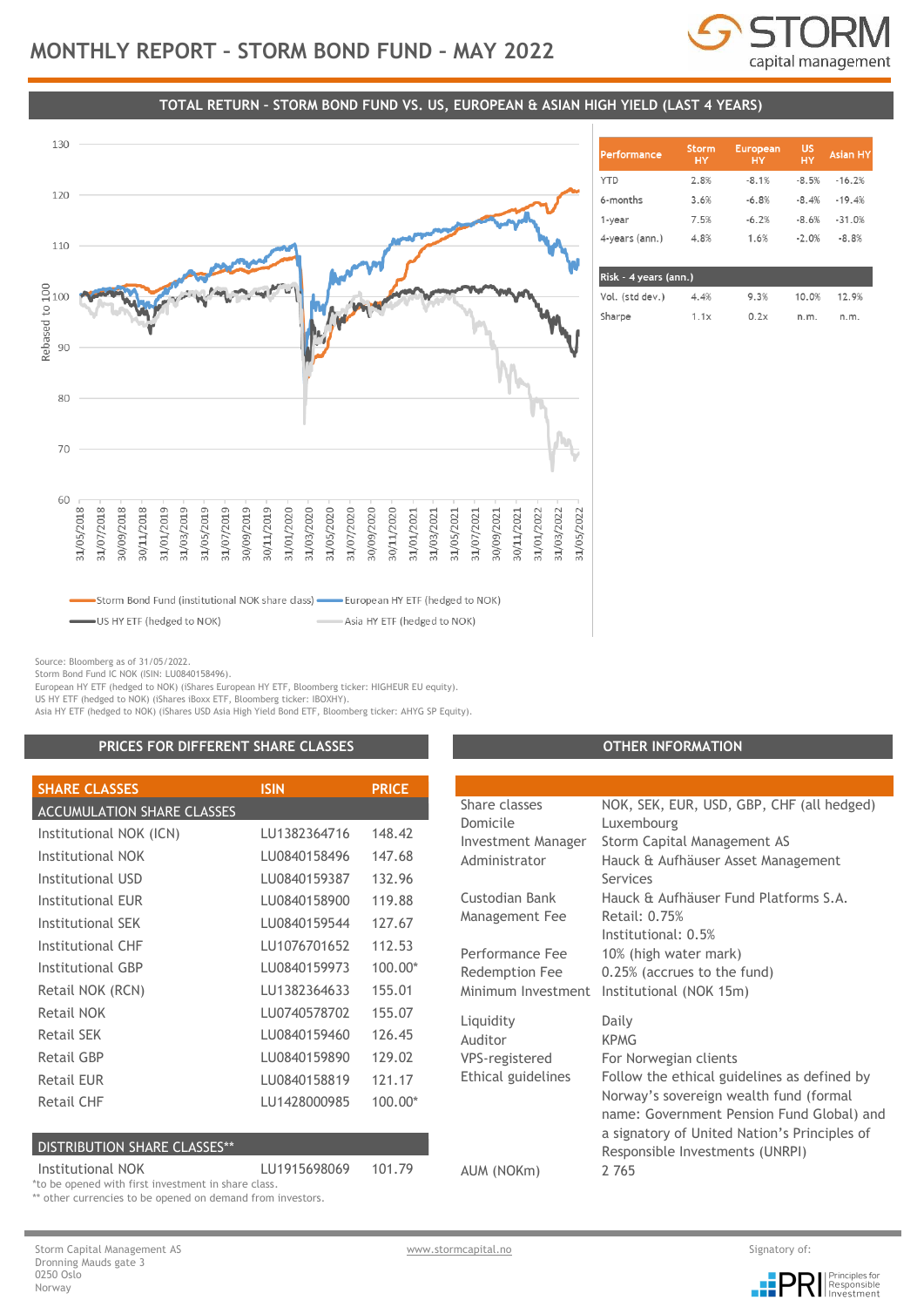

|    | <b>BOND PORTFOLIO - TOP 20</b>                        |                     |       |      |       |                                                                                                                                                                                                                                                                                                                                                                                                                                                                                                                                                 |  |  |  |
|----|-------------------------------------------------------|---------------------|-------|------|-------|-------------------------------------------------------------------------------------------------------------------------------------------------------------------------------------------------------------------------------------------------------------------------------------------------------------------------------------------------------------------------------------------------------------------------------------------------------------------------------------------------------------------------------------------------|--|--|--|
|    | <b>NAME</b>                                           | <b>ISIN</b>         |       |      |       | PRICE YIELD % NAV % SHORT DESCRIPTION                                                                                                                                                                                                                                                                                                                                                                                                                                                                                                           |  |  |  |
|    | 1 FNG Nordic AB 19-24                                 | SE0012827996        | 97.3  | 9.4% | 3.8%  | FNG Nordic is a Swedish e-commerce company. The bond structure is ring-fenced with no leakage and has a 100% parent<br>guarantee from FNG NV. The credit story is deemed to be attractive due to the company's solid market position, strong<br>cash generation, sound LTV levels and the nature of the business being less cyclical.                                                                                                                                                                                                           |  |  |  |
|    | 2 Kistefos AS 20-25 FRN                               | NO0010911845        | 103.6 | 7.0% | 3.8%  | Norwegian investment company, which is 100% owned by Christen Sveeas. Kistefos holds investments within financial<br>services, Telecom & IT, commercial real estate, offshore services and other financial investments. GAV is estimated to be<br>Nok -9bn, which implies LTV of less than 50%.                                                                                                                                                                                                                                                 |  |  |  |
|    | 3 Ocean Yield ASA 19-24 Perp                          | NO0010861594        | 100.6 | 7.7% | 3.5%  | Ocean Yield is an owner of maritime assets with long-term contracts to solid counterparties. The company has a strong and<br>diversified contract backlog which provides the credit with solid visibility. Ocean Yield was recently taken over by KKR.                                                                                                                                                                                                                                                                                          |  |  |  |
|    | 4 Siccar Point Energy Ltd 21-26                       | NO0010937501        | 102.1 | 8.1% | 3.4%  | Siccar Point holds stakes in some of the largest oilfields in the UK sector. The company have significant production today<br>with very long production profiles. The company is well capitalized and have solid sponsors in Blackstone and BlueWater<br>Energy. The company has hedged signifcant hedging program, hence near to medium term protection against volatile oil<br>prices.                                                                                                                                                        |  |  |  |
|    | 5 Golar LNG Ltd. 21-25                                | NO0011123432        | 97.4  | 7.5% | 3.4%  | Golar LNG is a leading integrated LNG company established 75 years ago with a market cap of ~USD 2.7bn. The credit is<br>supported by a strong FLNG backlog, improving market fundamentals for its LNG carriers, solid liquidity position and debt<br>service capacity.                                                                                                                                                                                                                                                                         |  |  |  |
|    | 6 Jordanes Investments AS 22-26 FRN NO0012433301      |                     | 98.1  | 7.6% | 3.2%  | Jordanes Investments is a consumer focused investment firm with exposure to robust and resilient non-discretionary<br>consumer products. The company has a diversified portfolio of well-recognised consumer brands and restaurants in the<br>Scandinavian market. The credit benefits from a strong and proven management team, resilient cash flow and strong cash<br>conversion.                                                                                                                                                             |  |  |  |
|    | 7 Chip Bidco (Cegal) AS 19-24                         | NO0010869761        | 96.0  | 8.5% | 3.1%  | Cegal is the leading provider of cloud services to the oil & gas sector. The credit benefits from having strong backlog<br>protection, low churn and solid cash conversion. The bond is secured and implied valuation offers bondholders with<br>substantial asset backing.                                                                                                                                                                                                                                                                     |  |  |  |
| 8  | United Camping AB SK-FLR Notes 19-<br>SE0013409570    |                     | 100.0 | 6.0% | 2.9%  | First Camp is the leading camp site owner and operator in the Nordic region and the estimated LTV is approx. 65% which<br>we deem to be attractive combined with the assets unique locations and the company's stable and low cyclical earnings.<br>We find bond pricing and its low credit duration paired with its leading market position, strong debt service capacity and<br>substantial asset backing to offer solid risk/reward for bondholders.                                                                                         |  |  |  |
|    | 9 Norske Skog ASA FRN 21-26                           | NO0010936065        | 102.0 | 6.5% | 2.7%  | Norske Skog is one of the leading global producers of newsprint and magazine paper. The group has about 8% market share<br>for newsprint and ~3-5% for magazine paper. The Company is listed on the Oslo Stock Exchange with an market cap. of<br>~NOK 5.6bn. Norske Skog has one EUR 125m senior secured bond outstanding maturing in 2022 which is carrying a coupon<br>of EURIBOR + 600bps. The credit benefits from having low leverage and solid cash conversion.                                                                          |  |  |  |
|    | 10 Tidewater Inc 21-26                                | NO0011129579        | 102.0 | 7.7% | 2.5%  | Tidewater is is one of the largest providers of offshore supply vessels and marine support services globally with a market<br>cap. of ~USD 1.1bn. The credit benefits from the company's strong market position paired with free cash flow and low<br>debt levels in an improving market.                                                                                                                                                                                                                                                       |  |  |  |
|    | 11 Stena Ab 14-24                                     | <b>USW8758PAK22</b> | 98.9  | 7.3% | 2.4%  | Swedish conglomerate which is 100% controlled by Sten Olsson family. Stena key operations are diversified and involve<br>ferries, shipping, real estate, drilling and private equity investments. The key credit strenghts are substantial asset<br>backing combined with a solid liquidity position.                                                                                                                                                                                                                                           |  |  |  |
| 12 | Teekay LNG Partners L.P. NK-FLR<br>Notes 2020(25)     | NO0010891559        | 97.3  | 7.3% | 2.3%  | Established in Jul 17 as a carve out from Teekay Offshore, Altera Shuttle Tankers is the world's largest owner and operator<br>of shuttle tankers. Altera is 100% controlled by Brookfield Asset Management. The credit benefit from having a leading<br>market position, strong earnings visibility and solid owner backing.                                                                                                                                                                                                                   |  |  |  |
|    | 13 Frontmatec Group FRN 19-24                         | DK0030452263        | 100.7 | 7.0% | 2.2%  | Frontmatec is owned by the PE firm Axcel and is one of the leading manufacturers of red meat processing equipment<br>globally. The bond carries a coupon of EURIBOR + 575bps and i senior secured through share pledges. The credit benefits<br>from having sound leverage metrics, diversified cash flows and less cyclicality.                                                                                                                                                                                                                |  |  |  |
|    | 14 GasLog Ltd. 19-24 FRN                              | NO0010868953        | 101.5 | 6.8% | 2.2%  | Gaslog is an international owner and operator of LNG carriers. The company was recentlty acquired by BlackRock Global<br>Energy & Power Infrastructure together with the Livanos family and Onassis Foundation.                                                                                                                                                                                                                                                                                                                                 |  |  |  |
| 15 | Rederiaktiebolaget Eckerö EO-FLR<br>Notes 2021(24/26) | NO0011130148        | 98.0  | 9.1% |       | Rederi Eckerö (est. 1962) owns and operates passenger, car and cargo ferries between Åland and Sweden and Helsinki and<br>Tallinn. Eckerö was prior to covid profitable and low levered. As the region is reopening we expect earnings to normalize<br>gradually which would significantly deleverage the company. The bonds are issued by the parent company and pledged in<br>two of Eckerö's ferries with an estimated gross LTV of 77% adding another layer of defence in the event that the recovery<br>would take materially longer time. |  |  |  |
|    | 16 Abax Group AS 20-25                                | NO0010885312        | 101.2 | 6.9% | 2.0%  | ABAX is a leading provider of telematics solutions primarily focusing on the SMB segment. Its clients subscribe to vehicle<br>tracking systems, including hardware and software for fleet management and equipment control. Investcorp acquired the<br>company from Norvestor in 2017 for NOK 1.8bn (or ~18 EV/EBITDA). The credit benefits from strong underlying market<br>growth, balance sheet being well capitalized and a strong cash conversion.                                                                                         |  |  |  |
|    | 17 Odfjell Technology Ltd. 22-26 FRN NO0012439480     |                     | 100.3 | 8.1% | 2.0%  | Odfjell Technology is a leading offshore energy service and equipment company with a market cap. of ~NOK 1.1bn. The<br>NOK 1.1bn 1st lien bonds carries a coupon of NIBOR + 700bps and mature in 4 years. LTM leverage is currently 2.7x and<br>2.2x on FY/21 estimates. The company has a contracted revenue backlog of USD 1.3bn, which means that the EBITDA<br>backlog stands at 1.6x NIBD.                                                                                                                                                 |  |  |  |
|    | 18 Norwegian Energy Co. ASA 19-26                     | NO0010870900        | 101.0 | 8.5% | 1.9%  | Norwegian Energy Company is an Oslo Stock Exchange listed company with a market cap NOK 10bn. The company operates<br>producing oil and gas assets in the North Sea. The company is well capitalized with strong cash flow and has high gas<br>exposure.                                                                                                                                                                                                                                                                                        |  |  |  |
|    | 19 International Petroleum Corp 22-27 NO0012423476    |                     | 98.2  | 7.3% | 1.9%  | International Petroleum Corporation (IPC) is an international energy company with a portfolio of production assets. The<br>company is listed in Sweden with a market cap. of ~SEK 15.9bn. IPC is part of the Lundin Group of companies and the<br>Lundin Family and management owns in excess of 30%. The bond is officially rated a B+ by S&P. The credit benefits from<br>modest leverage levels, strong asset backing and free cash flow generation.                                                                                         |  |  |  |
|    | 20 MHH Holding 22-25                                  | NO0012428996        | 100.8 | 7.9% | 1.8%  | HMH Holding is a leading energy engineering company. The company is a JV between Akastor, part of the Aker Group<br>(market cap. -NOK 67bn) and Baker Hughes (market cap. -USD 41bn). The bond is 1st lien ranking pari passu with the<br>banks and the credit benefits from moderate leverage levels, improving market fundamentals and high cash conversion.                                                                                                                                                                                  |  |  |  |
|    | Sum                                                   |                     |       |      | 53.3% |                                                                                                                                                                                                                                                                                                                                                                                                                                                                                                                                                 |  |  |  |

Total number of positions: 56.